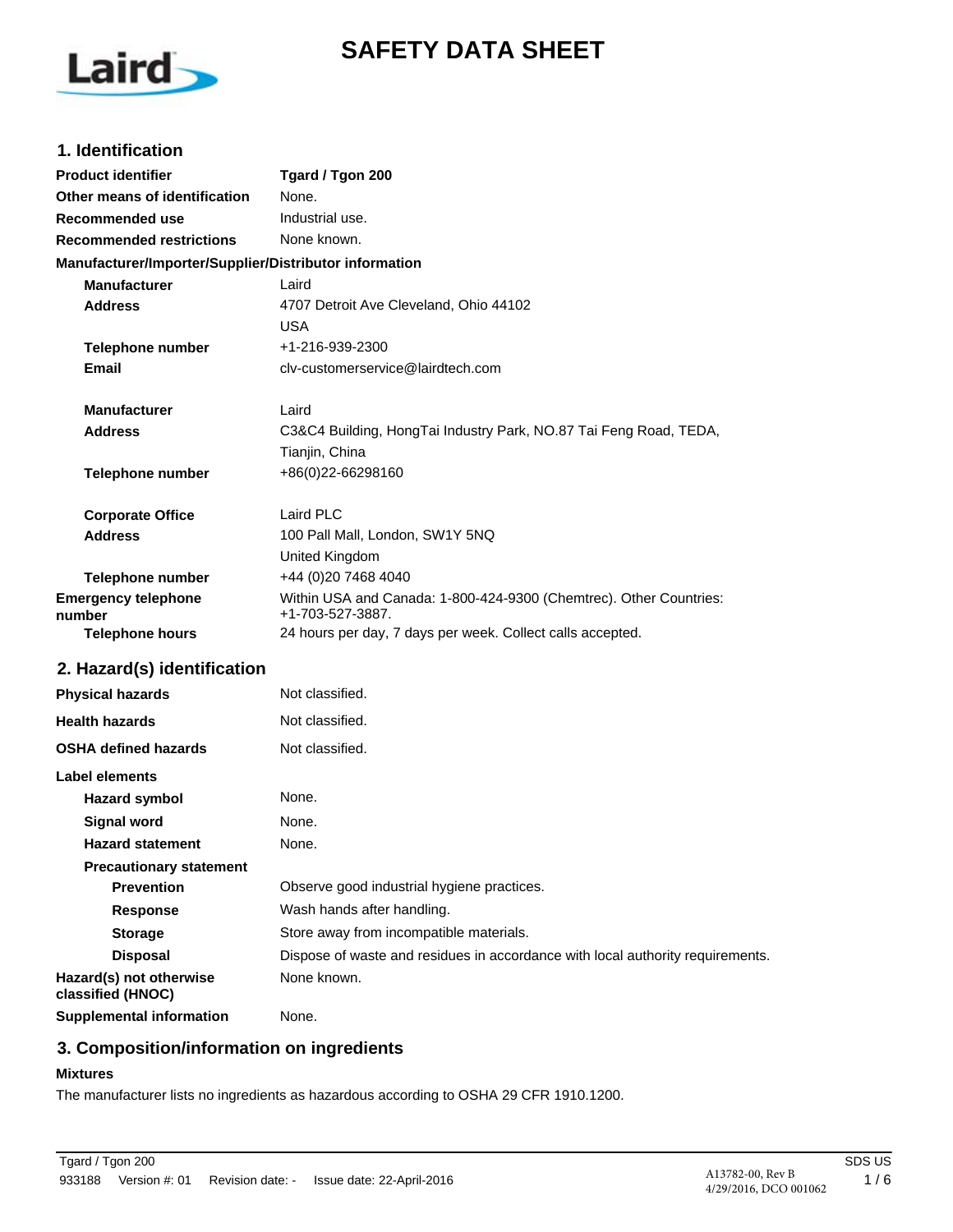# **4. First-aid measures**

| <b>Inhalation</b>                                                            | Not relevant, due to the form of the product.                                                                                                                                                                             |  |
|------------------------------------------------------------------------------|---------------------------------------------------------------------------------------------------------------------------------------------------------------------------------------------------------------------------|--|
| <b>Skin contact</b>                                                          | Not relevant, due to the form of the product.                                                                                                                                                                             |  |
| Eye contact                                                                  | Not relevant, due to the form of the product.                                                                                                                                                                             |  |
| Ingestion                                                                    | Not relevant, due to the form of the product.                                                                                                                                                                             |  |
| <b>Most important</b><br>symptoms/effects, acute and<br>delayed              | Not relevant, due to the form of the product.                                                                                                                                                                             |  |
| Indication of immediate<br>medical attention and special<br>treatment needed | Treat symptomatically.                                                                                                                                                                                                    |  |
| <b>General information</b>                                                   | First aid personnel must be aware of own risk during rescue.                                                                                                                                                              |  |
| 5. Fire-fighting measures                                                    |                                                                                                                                                                                                                           |  |
| Suitable extinguishing media                                                 | Use fire-extinguishing media appropriate for surrounding materials.                                                                                                                                                       |  |
| Unsuitable extinguishing<br>media                                            | None.                                                                                                                                                                                                                     |  |
| Specific hazards arising from<br>the chemical                                | During fire, gases hazardous to health may be formed.                                                                                                                                                                     |  |
| Special protective equipment<br>and precautions for firefighters             | Selection of respiratory protection for firefighting: follow the general fire precautions indicated in<br>the workplace. Self-contained breathing apparatus and full protective clothing must be worn in<br>case of fire. |  |
| <b>Fire fighting</b><br>equipment/instructions                               | Use standard firefighting procedures and consider the hazards of other involved materials.                                                                                                                                |  |
| <b>Specific methods</b>                                                      | Use standard firefighting procedures and consider the hazards of other involved materials.                                                                                                                                |  |

#### **6. Accidental release measures**

**General fire hazards** Will burn if involved in a fire.

**Personal precautions,** Keep unnecessary personnel away. For personal protection, see section 8 of the SDS. **protective equipment and emergency procedures** Sweep up or gather material and place in appropriate container for disposal. For waste disposal, see section 13 of the SDS. **Methods and materials for containment and cleaning up Environmental precautions** Avoid discharge into drains, water courses or onto the ground.

### **7. Handling and storage**

| <b>Precautions for safe handling</b>                            | No special precautions are necessary beyond normal good hygiene practices. See Section 8 of the<br>SDS for additional personal protection advice when handling this product. Observe good industrial<br>hygiene practices. |
|-----------------------------------------------------------------|----------------------------------------------------------------------------------------------------------------------------------------------------------------------------------------------------------------------------|
| Conditions for safe storage,<br>including any incompatibilities | Store in closed original container in a dry place.                                                                                                                                                                         |

### **8. Exposure controls/personal protection**

| <b>Occupational exposure limits</b> | No exposure limits noted for ingredient(s).                                                                                                                                                                    |  |
|-------------------------------------|----------------------------------------------------------------------------------------------------------------------------------------------------------------------------------------------------------------|--|
| <b>Biological limit values</b>      | No biological exposure limits noted for the ingredient(s).                                                                                                                                                     |  |
| Appropriate engineering<br>controls | Used as intended, this product is not expected to generate potentially hazardous quantities of dust<br>or fumes.<br>In an industrial work environment no special precautions or control measures are required. |  |
|                                     | Individual protection measures, such as personal protective equipment                                                                                                                                          |  |
| <b>Eye/face protection</b>          | Not normally needed.                                                                                                                                                                                           |  |
| <b>Skin protection</b>              |                                                                                                                                                                                                                |  |
| <b>Hand protection</b>              | Not normally needed.                                                                                                                                                                                           |  |
| Other                               | No skin protection is ordinarily required under normal conditions of use. In accordance with good<br>industrial hygiene practices, precautions should be taken to avoid skin contact.                          |  |
| <b>Respiratory protection</b>       | Not normally needed.                                                                                                                                                                                           |  |
| <b>Thermal hazards</b>              | Wear appropriate thermal protective clothing, when necessary.                                                                                                                                                  |  |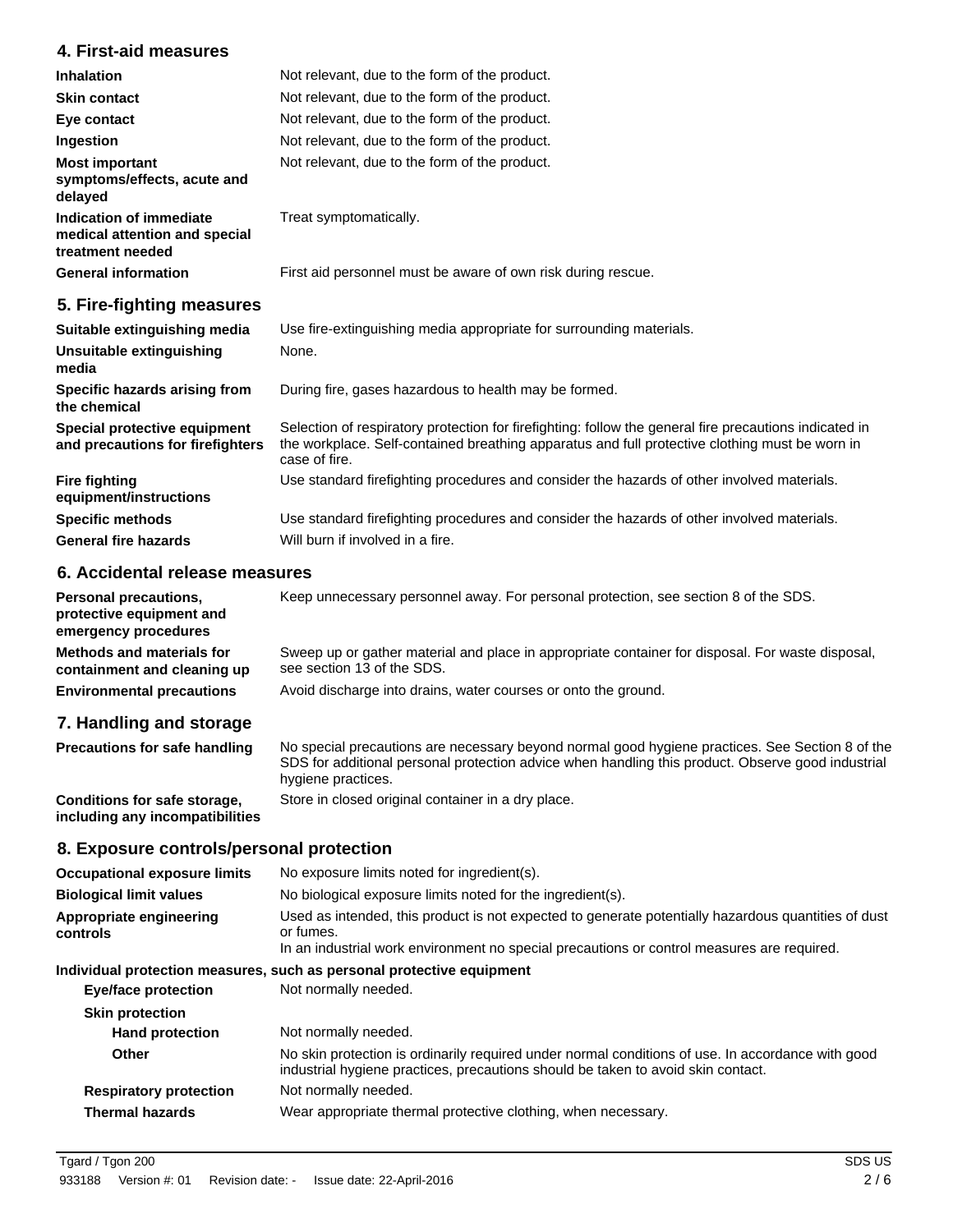# **9. Physical and chemical properties**

### **Appearance**

| <b>Physical state</b>                             | Solid.             |
|---------------------------------------------------|--------------------|
| Form                                              | Sheet.             |
| Color                                             | White.             |
| Odor                                              | None. \ Mild.      |
| <b>Odor threshold</b>                             | Unknown.           |
| pH                                                | Not applicable.    |
| Melting point/freezing point                      | Not available.     |
| Initial boiling point and boiling<br>range        | Not applicable.    |
| <b>Flash point</b>                                | Not applicable.    |
| <b>Evaporation rate</b>                           | Negligible.        |
| Flammability (solid, gas)                         | Not available.     |
| Upper/lower flammability or explosive limits      |                    |
| <b>Flammability limit - lower</b><br>$(\%)$       | Not applicable.    |
| <b>Flammability limit - upper</b><br>$(\%)$       | Not applicable.    |
| Vapor pressure                                    | Negligible.        |
| Vapor density                                     | Negligible.        |
| <b>Relative density</b>                           | 1.38               |
| Solubility(ies)                                   |                    |
| <b>Solubility (water)</b>                         | Negligible.        |
| <b>Partition coefficient</b><br>(n-octanol/water) | Not available.     |
| <b>Auto-ignition temperature</b>                  | Not applicable.    |
| <b>Decomposition temperature</b>                  | Not available.     |
| <b>Viscosity</b>                                  | Not applicable.    |
| <b>Other information</b>                          |                    |
| <b>Bulk density</b>                               | 1.38 g/cc at 25 °C |
| VOC (Weight %)                                    | $< 1 \%$           |
| 10. Stability and reactivity                      |                    |

| <b>Reactivity</b>                            | The product is stable and non-reactive under normal conditions of use, storage and transport.       |  |
|----------------------------------------------|-----------------------------------------------------------------------------------------------------|--|
| <b>Chemical stability</b>                    | Material is stable under normal conditions.                                                         |  |
| <b>Possibility of hazardous</b><br>reactions | No dangerous reaction known under conditions of normal use.                                         |  |
| <b>Conditions to avoid</b>                   | Avoid temperatures exceeding the decomposition temperature. Contact with incompatible<br>materials. |  |
| Incompatible materials                       | Strong oxidizing agents.                                                                            |  |
| <b>Hazardous decomposition</b><br>products   | Carbon oxides. Metal oxides.                                                                        |  |

# **11. Toxicological information**

#### **Information on likely routes of exposure**

| <b>Inhalation</b>   | Not likely, due to the form of the product.                               |  |  |
|---------------------|---------------------------------------------------------------------------|--|--|
| <b>Skin contact</b> | No adverse effects due to skin contact.                                   |  |  |
| Eye contact         | No adverse effects due to eye contact are expected.                       |  |  |
| Ingestion           | No harmful effects expected in amounts likely to be ingested by accident. |  |  |

Tgard / Tgon 200 SDS US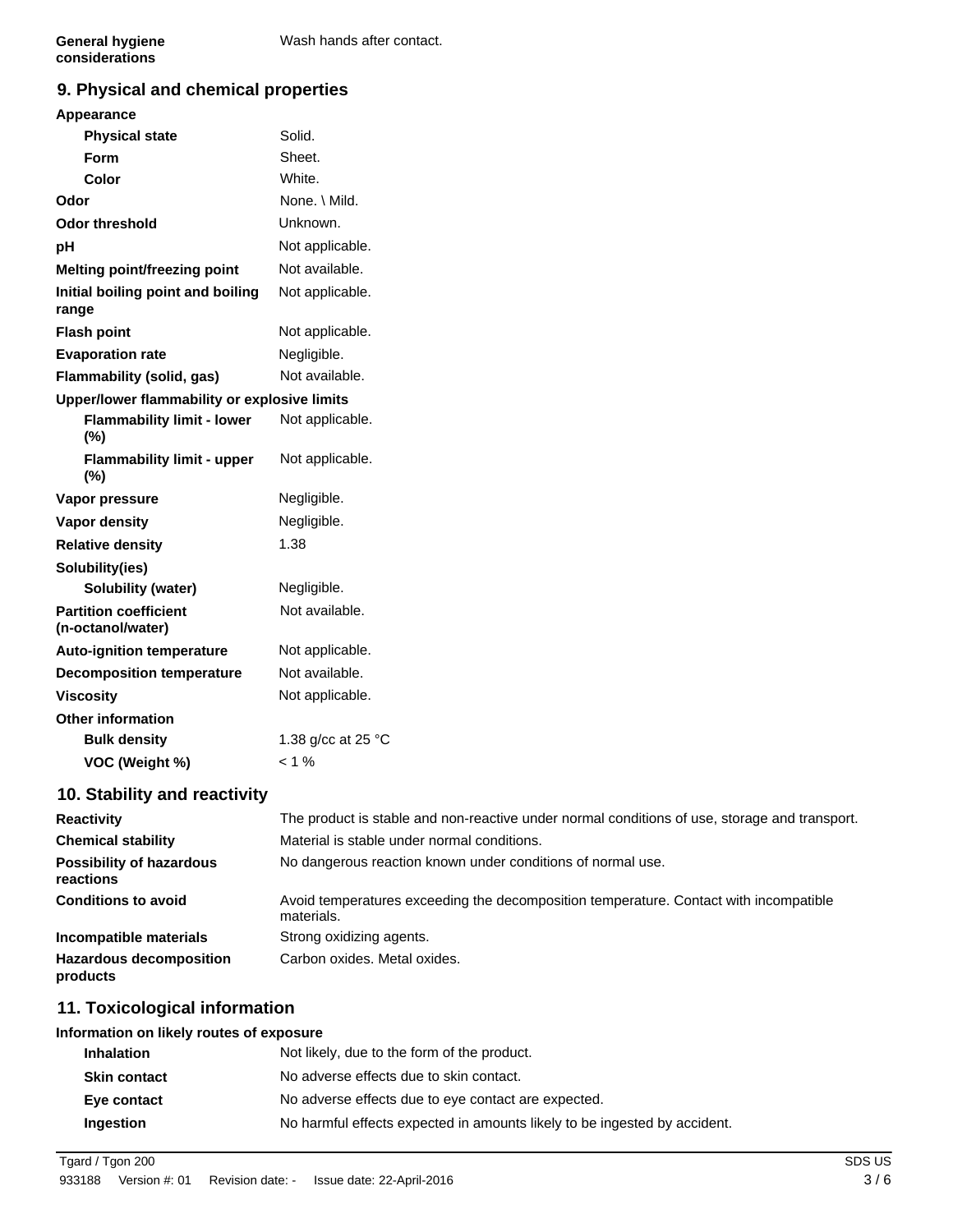| Symptoms related to the<br>physical, chemical and<br>toxicological characteristics | Not relevant, due to the form of the product.                                                                                                                                                        |
|------------------------------------------------------------------------------------|------------------------------------------------------------------------------------------------------------------------------------------------------------------------------------------------------|
| Information on toxicological effects                                               |                                                                                                                                                                                                      |
| <b>Acute toxicity</b>                                                              | No adverse effects are expected.                                                                                                                                                                     |
| <b>Skin corrosion/irritation</b>                                                   | Not classified.                                                                                                                                                                                      |
| Serious eye damage/eye<br>irritation                                               | Not classified.                                                                                                                                                                                      |
| Respiratory or skin sensitization                                                  |                                                                                                                                                                                                      |
| <b>Respiratory sensitization</b>                                                   | Not classified.                                                                                                                                                                                      |
| <b>Skin sensitization</b>                                                          | Not classified.                                                                                                                                                                                      |
| Germ cell mutagenicity                                                             | Not classified.                                                                                                                                                                                      |
| Carcinogenicity                                                                    | Not classified. This product is an article.                                                                                                                                                          |
|                                                                                    | <b>IARC Monographs. Overall Evaluation of Carcinogenicity</b>                                                                                                                                        |
| Not listed.<br><b>NTP Report on Carcinogens</b>                                    |                                                                                                                                                                                                      |
| Not listed.                                                                        | OSHA Specifically Regulated Substances (29 CFR 1910.1001-1050)                                                                                                                                       |
| Not regulated.                                                                     |                                                                                                                                                                                                      |
| <b>Reproductive toxicity</b>                                                       | Not classified.                                                                                                                                                                                      |
| Specific target organ toxicity -<br>single exposure                                | Not classified.                                                                                                                                                                                      |
| Specific target organ toxicity -<br>repeated exposure                              | Not classified.                                                                                                                                                                                      |
| <b>Aspiration hazard</b>                                                           | Not relevant, due to the form of the product.                                                                                                                                                        |
| <b>Chronic effects</b>                                                             | No known chronic or acute health risks.                                                                                                                                                              |
| <b>Further information</b>                                                         | None known.                                                                                                                                                                                          |
| 12. Ecological information                                                         |                                                                                                                                                                                                      |
| <b>Ecotoxicity</b>                                                                 | The product is not classified as environmentally hazardous. However, this does not exclude the<br>possibility that large or frequent spills can have a harmful or damaging effect on the environment |

|                                  | possibility that large of flequent splits can have a harmlul or damaging effect on the environment. |
|----------------------------------|-----------------------------------------------------------------------------------------------------|
| Persistence and degradability    | No data available.                                                                                  |
| <b>Bioaccumulative potential</b> | No data available.                                                                                  |
| <b>Mobility in soil</b>          | The product is insoluble in water and will sediment in water systems.                               |
| Other adverse effects            | An environmental hazard cannot be excluded in the event of unprofessional handling or disposal.     |

# **13. Disposal considerations**

| <b>Disposal instructions</b>             | Collect and reclaim or dispose in sealed containers at licensed waste disposal site.                                                                                                                                   |  |
|------------------------------------------|------------------------------------------------------------------------------------------------------------------------------------------------------------------------------------------------------------------------|--|
| Local disposal regulations               | Dispose in accordance with all applicable regulations.                                                                                                                                                                 |  |
| Hazardous waste code                     | The waste code should be assigned in discussion between the user, the producer and the waste<br>disposal company.                                                                                                      |  |
| Waste from residues / unused<br>products | Dispose of in accordance with local regulations. Empty containers or liners may retain some<br>product residues. This material and its container must be disposed of in a safe manner (see:<br>Disposal instructions). |  |
| Contaminated packaging                   | Since emptied containers may retain product residue, follow label warnings even after container is<br>emptied. Empty containers should be taken to an approved waste handling site for recycling or<br>disposal.       |  |

# **14. Transport information**

### **DOT**

Not regulated as dangerous goods.

# **IATA**

Not regulated as dangerous goods.

# **IMDG**

Not regulated as dangerous goods.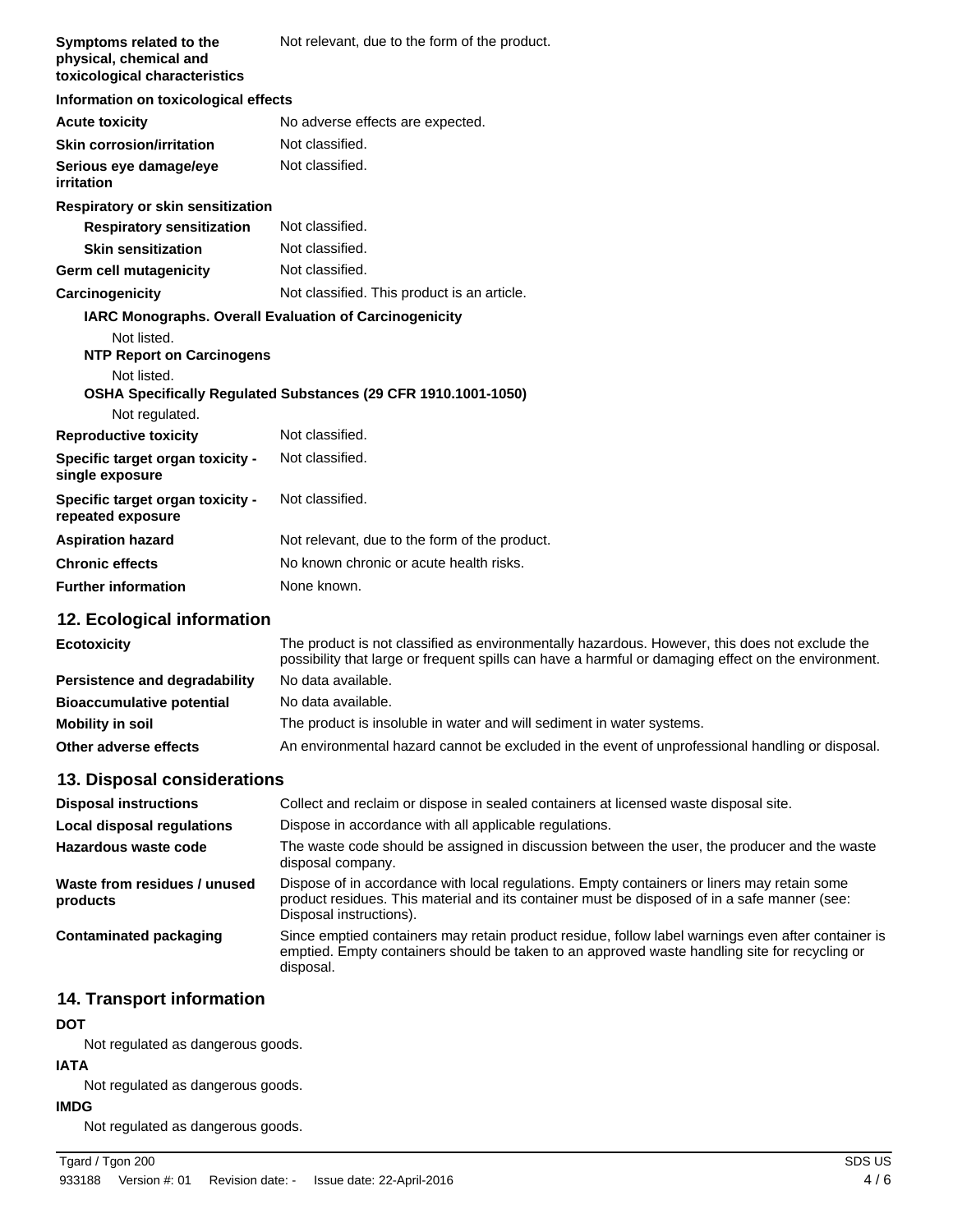### **15. Regulatory information**

This product is not known to be a "Hazardous Chemical" as defined by the OSHA Hazard Communication Standard, 29 CFR 1910.1200. **US federal regulations**

### **TSCA Section 12(b) Export Notification (40 CFR 707, Subpt. D)**

Not regulated.

**OSHA Specifically Regulated Substances (29 CFR 1910.1001-1050)**

Not regulated.

**CERCLA Hazardous Substance List (40 CFR 302.4)**

Not listed.

**Hazard categories**

#### **Superfund Amendments and Reauthorization Act of 1986 (SARA)**

| Immediate Hazard - No  |
|------------------------|
| Delayed Hazard - No    |
| Fire Hazard - No       |
| Pressure Hazard - No   |
| Reactivity Hazard - No |
|                        |

#### **SARA 302 Extremely hazardous substance**

Not listed.

**SARA 311/312 Hazardous** No **chemical**

**SARA 313 (TRI reporting)** Not regulated.

#### **Other federal regulations**

**Clean Air Act (CAA) Section 112 Hazardous Air Pollutants (HAPs) List**

Not regulated.

### **Clean Air Act (CAA) Section 112(r) Accidental Release Prevention (40 CFR 68.130)**

Not regulated.

**Safe Drinking Water Act** Not regulated. **(SDWA)**

#### **US state regulations**

#### **US. Massachusetts RTK - Substance List**

Not regulated.

### **US. New Jersey Worker and Community Right-to-Know Act**

Not listed.

**US. Pennsylvania Worker and Community Right-to-Know Law**

Not listed.

### **US. Rhode Island RTK**

Not regulated.

### **US. California Proposition 65**

California Safe Drinking Water and Toxic Enforcement Act of 1986 (Proposition 65): This material is not known to contain any chemicals currently listed as carcinogens or reproductive toxins.

#### **International Inventories**

| Country(s) or region        | Inventory name                                | On inventory (yes/no)* |
|-----------------------------|-----------------------------------------------|------------------------|
| Canada                      | Domestic Substances List (DSL)                | Yes                    |
| Canada                      | Non-Domestic Substances List (NDSL)           | No                     |
| United States & Puerto Rico | Toxic Substances Control Act (TSCA) Inventory | Yes                    |

\*A "Yes" indicates this product complies with the inventory requirements administered by the governing country(s).

A "No" indicates that one or more components of the product are not listed or exempt from listing on the inventory administered by the governing country(s).

### **16. Other information, including date of preparation or last revision**